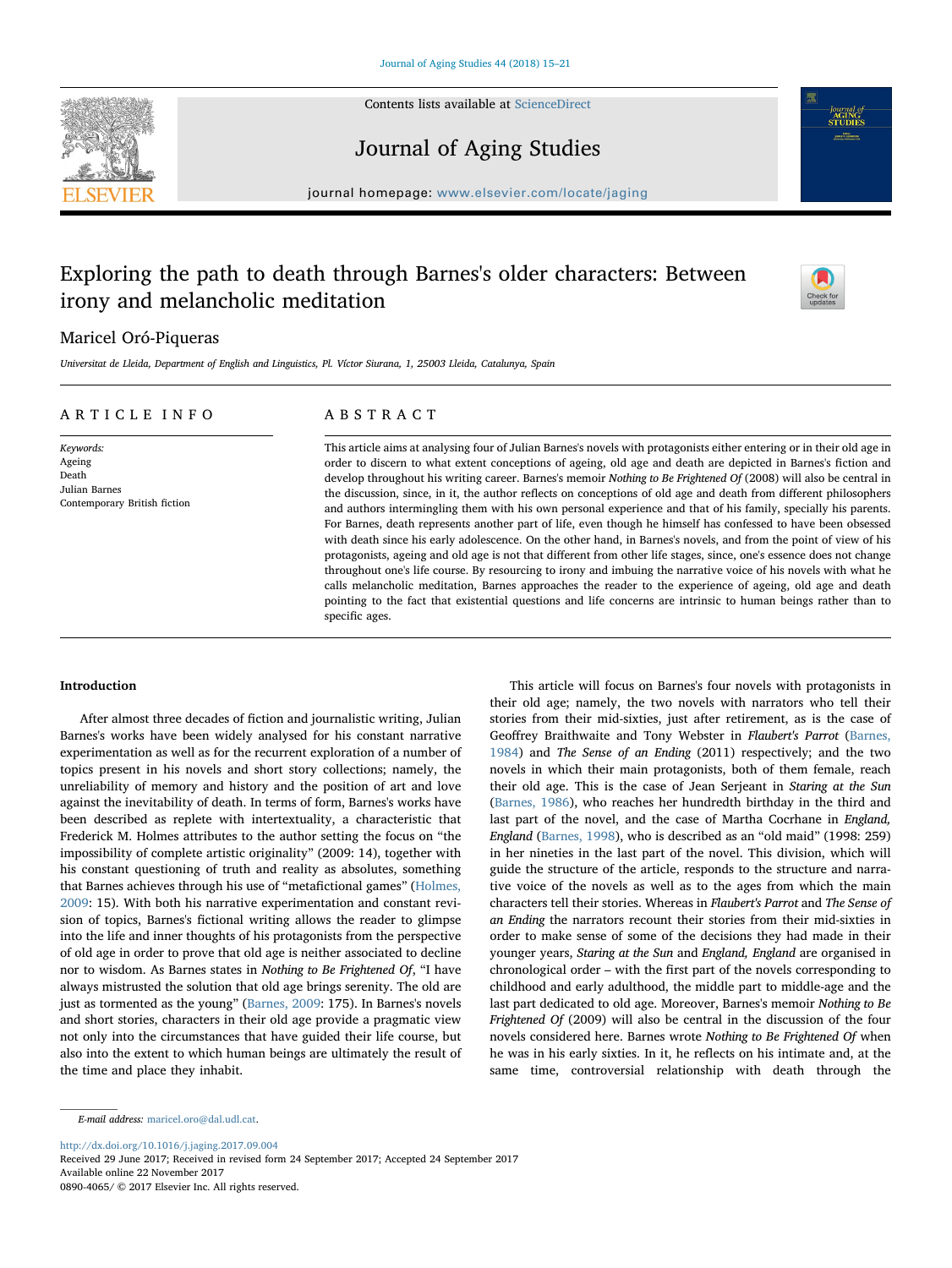combination of episodes of his own life, his parents' older age and dying process, relating his own and his family's experience to a number of philosophers and artists who have written about life and death throughout history. This article will aim at revising the way in which conceptions of ageing, old age and death are portrayed and to what extent they are challenged in Barnes's fiction with a focus on the novels aforementioned. The voice of the older character is conveyed through the use of the first-person (in Flaubert's Parrot and The Sense of an Ending) and third-person indirect discourse (in England, England and Staring at the Sun). The combination of these narrative voices allows the insertion of irony and humour in the discussion of matters that have increasingly been dealt with as serious and even taboo.

What lies at the core of Barnes's fiction has been discussed by the same author in a number of interviews and by some academics who have studied his works, who actually agree on defining Barnes's works as combining irony with melancholic meditation [\(Paterman, 2002](#page-6-5): 3). In this respect, Holmes includes a quote to one of Julian Barnes's interviews conducted by Rudolf Freiburg in which the author admits that "there is probably a pervasive melancholy in a lot of what I write. I think that this partly comes from the objective assessment of the human condition, the inevitability of extinction – and also from an objective look at how people's lives turn out and how rarely achievement matches intention" [\(Holmes, 2009](#page-6-0): 19). In his monograph on Julian Barnes published in 2011, and after revising previous critical work on the author's oeuvre, Peter Childs defines Barnes's fictional work: "as a balance of moral comedy and sceptical nostalgia in portraits of a fallen human condition" ([Childs, 2011: 11\)](#page-6-6). For Merritt Moseley, Barnes is "a modern liberal thinker, aware of complexity" who "writes books richer in the exploration of serious ideas than in the delivery of finality and doctrinaire answers" [\(Moseley, 1997](#page-6-7): 16). In her review of Nothing to Be Frightened Of, Kate Saunders sees Barnes's works as "deeply concerned with the state of being alive; of having a pulse and five senses; of being a living piece of solid flesh" ([Saunders, 2011:](#page-6-8) 1). Thus, as these critics have already argued and the author himself has stated, Barnes's fiction and memoirs do not aim to provide answers to specific questions but, rather, to bring to the surface concerns and topics which are not usually part of conversation, with old age and death among them. Moreover, Barnes's works acknowledge the impossibility of reaching a truthful version of either public history or individual memory. It is in this sense that Barnes considers that literature is "the best way of telling the truth; it's a process of producing grand, beautiful, well-ordered lies that tell more truth than any assemblage of facts" [\(Guppy, 2000](#page-6-9): 1).

#### Ageing, old age and death: from taboo to irony

Old age and death have become taboo topics in Western societies, particularly with the proliferation and establishment of consumer culture. The wide offer of products and techniques available in the market imply that the ageing body can be constantly monitored and serviced in order to conceal the signs of ageing [\(Blaikie, 1999:](#page-6-10) 25). In fact, social gerontologists Bryan S. Turner ([Turner, 1995](#page-6-11)) and Elizabeth Hallam establish a very close relationship between keeping a healthy and youthful body, the concept of identity and self-identity, and death. As Hallam state "when emphasis is placed upon control and the regulation of the body as a prerequisite for the maintenance of self-identity, the dying body and the dead body acquire terrifying qualities" ([Hallam,](#page-6-12) [1999:](#page-6-12) 21). In other words, both the ageing body and death become vivid reminders of frailty and mortality, words that, as Norbert Elias argued in his The Loneliness of the Dying ([Elias, 1985](#page-6-13)), are increasingly made invisible in advanced societies. As Elias states, "life grows longer, death is further postponed. The sight of dying and dead people is no longer commonplace. It is easier in the normal course of life to forget death" (1985: 8). In this state of affairs, we tend to forget that we are actually mortal and, according to Elias, it is more difficult for us to both understand the ageing process and give solace to those close to death. For Glennys Howarth, the advancement of medicine and technology

have even set death further away not only from our day-to-day reality, but mainly from our condition as mortal beings; in other words, "[t]he promise of control over mortality is extended in the shape of medical advances and risk-aversion strategies" ([Howarth, 2006](#page-6-14): 257).

Death, understood as the culmination of the process from the time we are born to the time we die, is one of the recurrent topics in Julian Barnes's works. As Barnes has confessed in different interviews and in his memoir Nothing to Be Frightened Of, he has been concerned by death from a very young age. In his memoir, Barnes combines episodes of his family and his own life with writings of philosophers and thinkers who have theorised about death – and life, which is actually indissoluble from death – such as Gustave Flaubert, one of the most influential authors in Barnes's writing. One of Barnes's observations in Nothing to Be Frightened Of is precisely the fact that contemporary relationship to death – and also ageing – is problematic, in tune with Elias's and Howarth's arguments. Barnes refers to Michel de Montaigne's work and explains that whereas in Montaigne's times to die of "extreme old age" was something "rare, singular and extraordinary", "nowadays we assume it is our right" (2009: 40); and refers to both Montaigne and Philippe Ariès, a twentieth-century French philosopher, as stating that the only way to "defeat death" (2009: 41) is both to have it in mind and talk about it, something that is not quite present in nowadays society. For Barnes, having death present and actually talking about it is a way of learning about both life and death since, as he himself quotes from Flaubert "everything must be learned, from speaking to dying" (2009: 98). However, as Barnes explains in his memoirs and, as it can be discerned from his novels, being an agnostic, he misses the "the underlying sense of purpose" (2009: 53) fulfilled by religious belief. Through his writing, Barnes reflects on death, but also on the sense and purpose of life, both topics very much present in the four novels with older protagonists and narrators that will be considered here. As Barnes explains, his concern for death has always been present in his life, regardless of his age. That is why in Barnes novels old age is not that different from any other life stage since, each of them, has its positive and negative side with specific wishes, hopes and concerns. In his works, as Frank Kermode states in one of his interviews with the writer, Barnes represents old age from multiple perspectives, as he actually does with most of his recurrent topics: "sometimes comical, sometimes curious, and sometimes notable for the purity with which the prose matches the seriousness of the themes" [\(Kermode, 2004:](#page-6-15) 1).

The four protagonists considered here – Geoffrey Braithwaite and Tony Webster in Flaubert's Parrot and The Sense of an Ending, and Jean Serjeant and Martha Cochrane in Staring at the Sun and England, England – reflect on the options and choices they have made during their lives, at the same time as they observe and analyse the relationships they have established with their closer ones to try to find a sense to their existence. Thus, memory and the re-telling and reconstruction of the past become key concepts in the four novels at the same time as humour and irony are recurrent resources. However, memory and history turn out to be unreliable tools to reconstruct one's past and find a trustworthy meaning to our collective and our individual story; thus, the four characters find it difficult to discern their own 'truth'. As Geoffrey Braithwaite states in Flaubert's Parrot, "I'm not surprised some people prefer books. Books make sense of life" (1984: 86). A common characteristic in the four older protagonists is the acceptance of the fact that reality can only be partially grasped, thus, accepting uncertainty as part of a human life. However, in the novels considered here there is also the acknowledgement that "love and life fail but there is much that is beautiful and amusing in the mismatch between human beings' reach and grasp", as [Childs \(2011: 6\)](#page-6-6) states in his monograph when referring to the author's fictional works. As it is present in the collection of stories The Lemon Table, in which each story features a main character in their old age, getting to one's sixties, seventies and eighties neither guarantees wisdom nor tameness. In other words, it is precisely this uncertainty that proves to be one of the attractiveness of being alive and getting to a very old age, if lucky.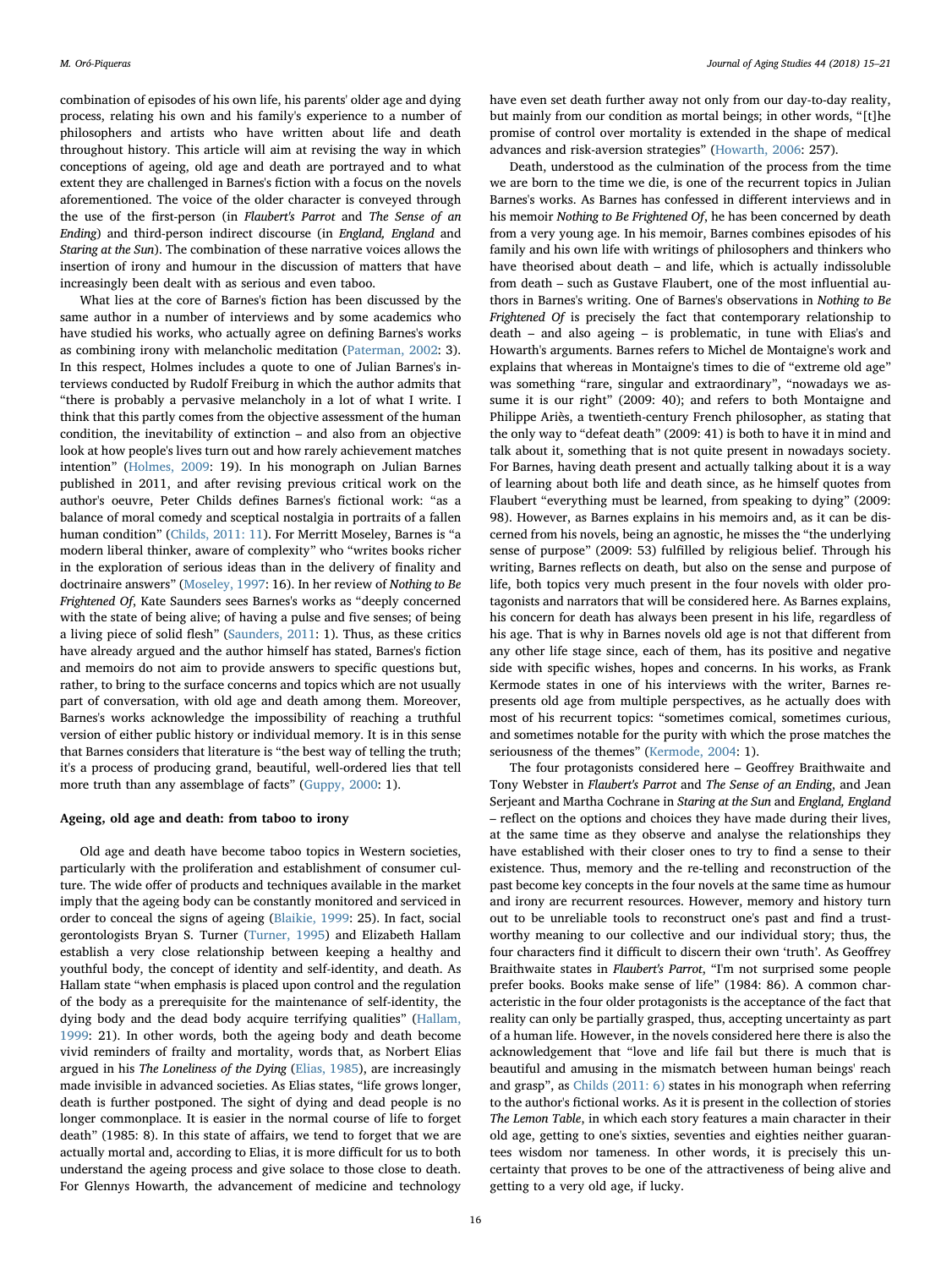In Nothing to Be Frightened Of, Barnes acknowledges the use of irony to deal with polemic or taboo topics. For Barnes, "irony does not dig up the grass. It just burns off the weeds" (Nothing 2009: 49), a maxim he quotes from the writer Jules Renard. In Irony and the Ironic (1982), D.C. Muecke refers to irony as a concept difficult to define and classify since it is still "vague, unstable and multiform" ([Muecke, 1982](#page-6-16): 7). However, within the literary work, Muecke considers irony to have a balancing function in two directions: it adds a humorous touch with topics that are dealt with too seriously, but it also adds a serious counterpart when the tone is overly humorous. As Muecke puts it, irony "is like a gyroscope that keeps life on an even keel or straight course, restoring the balance when life is being taken too seriously or, as some tragedies show, not seriously enough, stabilizing the unstable but also destabilizing the excessively stable" (1982: 4). Muecke also refers to an evolution in the use of the ironic narrator and considers that the "traditional ironic narrator" as found in Henry Fielding and Jane Austen's works evolved towards the "Flaubertian or Jamesian impersonal ironic narrator" (1982: 16) to the contemporary narrator who does not offer any guide of judgement to the reader. Frederick Holmes argues that Barnes borrows the technique of the free indirect discourse to present narrators and characters who share a familiar tone with their readers at the same time as to imbue his narrative with irony and humour. As Holmes states, "the technique of free indirect discourse is an outgrowth of his belief, shared with Flaubert, that the novelist should be in his work as God is in the universe, everywhere present and nowhere visible" (2009: 17). As a number of researchers and critics have argued, it is precisely Barnes humorous and ironic look at those topics recurrent in his fictional works that achieves to bring them closer to the reader at the same time as commenting and reflecting on them openly. According to Kate Saunders, "When he is being purely funny, Barnes can observe with wince-inducing accuracy" (2011: 2).

Brent J. Steele has theorised about the use of irony in establishing a distance from emotions in scholarly work. For Steele, irony allows a "critical self-distance" [\(Steele, 2010](#page-6-17): 90) through which any topic can be analysed; and quotes James Brassett who, referring to British irony specifically, considers that it is very much related to the collective sense of loss of British people: "loss of empire, loss of the moral high ground, loss of economic and military credibility, loss of ignorance" (2010: 90). Although Barnes also uses humour to refer to a constructed image of Britishness, the focus of this article will be set in his use of irony in order to reflect on the meaning of life and death in the four novels specified from the view of the old age of the protagonists. In this sense, gerontologist William L. Randall establishes a relationship between narrative in old age, the use of irony and wisdom. For Randall, the use of irony in life narrative in old age is a sign of wisdom in the sense that it is a sign that the older person has been "[f]ed by age-related changes on a variety of levels, and suitably nurtured through autobiographical reflection"; thus, for Randall "a heightened sense of irony can play a subtle but vital role in meeting the challenges of later life with openness, resilience, and a deepened self-awareness" ([Randall, 2013:](#page-6-18) 164). The fact of including death and old age at the centre of the four novels analysed allows Barnes to reflect on these topics from multiple perspectives and considering different situations. His view is neither a naïve one nor a completely pessimistic one, but one in which a few ideas seem unavoidable: the unreliability of memory as well as of recordings of either public history and private story, the inability to fully grasp the direction and sense of one's life – despite finding some solace in love and art – and, as he writes in Nothing to Be Frightened Of, the fact that "[d]eath's rate is no lower than a 100 per cent" (2009: 107).

## Geoffrey Braithwaite and Tony Webster: the unreliability of memory

Geoffrey Braithwaite and Tony Webster in Flaubert's Parrot and The Sense of an Ending respectively, are two retired men in their mid-sixties who decide to go back to the past to make sense of their present. In the case of Braithwaite, he is presented as a retired doctor whose wife committed suicide, and who becomes obsessed in finding Flaubert's real parrot, the one that inspired his short story "Un coeur simple", as well as Flaubert's real life story, and, in the way, he also intends to find out about his own truth. Braithwaite is the one who leads the reader throughout his particular research using different genres and subgenres to try to make sense of his findings. He is presented as a reflexive and melancholic older man who has to finally admit that truth is actually unattainable. Flaubert's Parrot has been widely analysed for its originality within postmodernist culture. As Vanessa Guignery states, "When Flaubert's Parrot appeared […], it proved baffling to reviewers, who found it hard to define, being a hybrid book which challenges any attempt at categorisation, classification and genre taxonomy" ([Guignery, 2006:](#page-6-19) 37). However, one of the novelties of Flaubert's Parrot is precisely the fact that the main protagonist and narrator is a man in his late sixties who, trying to find out the truth about his favourite author, also looks back at his own life and actually realises that he had always been a melancholic being – from his youth to his old age. For Frederick Holmes, Flaubert's Parrot is primarily about loss; as he states, the novel "is obsessed with the problem of loss; with the transience of life and the perishability of people and things; and with the questions of how loss can be overcome" (2009: 72). For both Geoffrey Braithwaite and Julian Barnes – in Nothing to Be Frightened Of –, it is not so much age that brings loss with it, but rather life itself. The more you live, the more you are prone to live through different situations; however, this sense of "loss" is present in both the character and author from an early age and it is enhanced by the unreliability of both history and memory. As Braithwaite states, "it isn't so different the way we wander through the past – lost, disoriented, fearful, we follow what signs there remain; we read the street names but cannot be confident where we are" (1984: 60). This sense of loss is reinforced by the acknowledgement that, despite being a powerful tool, language can also be misleading to make sense of what surrounds us expressed by Braithwaite as "[w]e no longer believe that language and reality match up so congruently" (1984: 88).

These same concerns are also present in The Sense of an Ending, in which Tony Webster, a retired man in his late sixties, must go back to his university years after receiving an unexpected inheritance letter. The letter was sent to him by the mother of an ex-girlfriend from his university years. Webster had had a relationship with Veronica in his early twenties and had visited Veronica's parents only once, a visit he remembers with contempt. Apart from the bewilderment that the reception of the inheritance causes in Tony, he is also imbued by memories of his school and university years and of the friends he left behind. He particularly remembers Adrian, the cleverest of his four best school friends, who had also had a short relationship with Veronica after the protagonist and the girl had split up, and who had committed suicide around that time, in his early twenties. By re-tracing his own story and the story of those involved in the mystery he will solve throughout the novel, that is, why Veronica's mum leaves him some money and a private diary that Veronica is unwilling to share, he realises that he could trust neither his memory of the events nor his interpretation of what was going on at the time. As he himself states, "[w]hen you are in your twenties, even if you're confused and uncertain about your aims and purposes, you have a strong sense of what life itself is, and of what you in life are, and might become. Later….later there is more uncertainty, more overlapping, more backtracking, more false memories" (2011: 104–105). Tony Webster reflects on the unreliability of memory which, as a life extends, gets more complicated, since memories overlap and play tricks due to being contaminated by both emotions and memories closer to the present time, as Schacter contends in his Seven Sins of Memory ([Schacter,](#page-6-20) 2001: 8). For Geoffrey Braithwaite, in Flaubert's Parrot, growing older is closer to wisdom, which he compares to the seasons: "I like those out-of-season crossings. When you are young, you prefer the vulgar months, the fullness of the seasons. As you grow older, you learn to like the in-between times, the months that can't make up their minds" (1984: 83). In both novels, despite the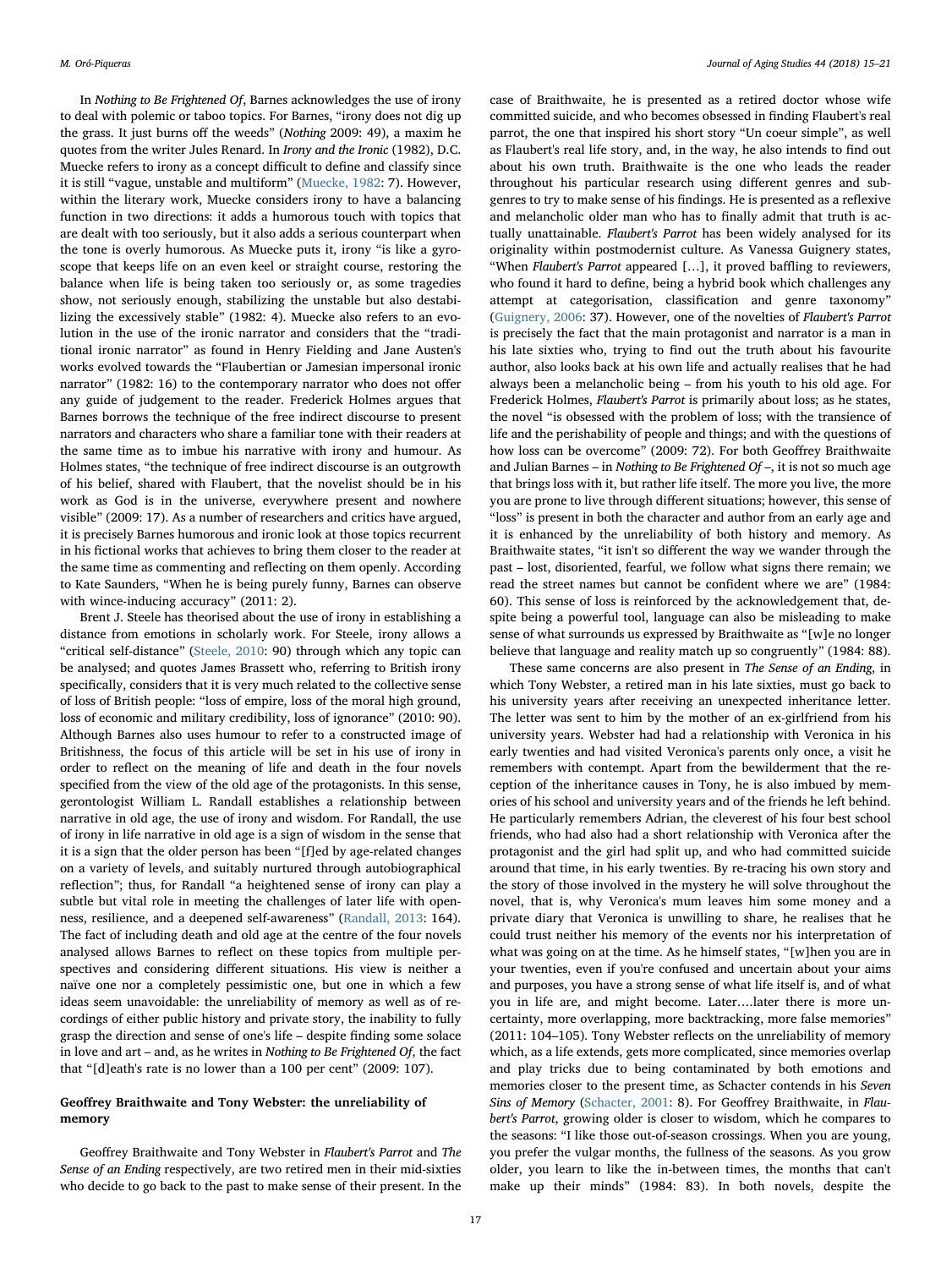uncertainty in which the narrators admit to live, even after their sixtieth birthday, their wisdom lies on the fact of acknowledging that it is very difficult to find a unique irrefutable version of any event and, thus, one is forced to constantly revisit and restructure memories and the emotions triggered by them, and, thus, to rewrite or retell their life stories.

Flaubert's Parrot has been seen as presenting a pessimistic view of life due to his narrator's inability to find complete truth; however, Holmes considers that it actually represents "a honest recognition that life can only be known partially, from limited, ever-changing perspectives" (2009: 80). The Sense of an Ending has also been interpreted as portraying a man on the verge of old age who has failed to understand both himself and his own life story by misreading the reactions and the intentions of those around him in his youth years. For Heike Hartung, the novel may be read as "a life review which represents [Webster's] belated coming of age as a failure of self-understanding" [\(Hartung,](#page-6-21) [2014:](#page-6-21) 151). Nevertheless, both narrators are able to look back and realise that there were bits and pieces that they both misread and misinterpreted. Both characters go back to their memories, contrast some of the events and realise that their view was probably not the right one, or at least, not the only one to interpret the events. As Geoffrey Braithwaite states, "books are where things are explained to you; life is where things aren't" (1984: 86); whereas Webster is constantly pointing out that "this is my reading now of what happened then. Or rather, my memory now of my reading then of what was happening at the time" ([Barnes, 2011](#page-6-22): 41). Thus, whereas Braithwaite realises he will never be able to discern neither the reasons behind the suicide of his wife nor why his marriage ended up being an unhappy one, Tony Webster will have to admit that he was extremely cruel with both Veronica and Adrian when they started going out and had the deference of asking him for his approval of the relationship, to which he responded with a letter in which he wished not to see them ever again. Webster had almost erased those episodes from his life, believing that they – Adrian, Veronica and Veronica's family – were the ones who had been unfair to him. Well into his sixties, he realises he was the one who had acted impulsively, partly due to his youth and inexperience, and was never able to say goodbye to neither Adrian, who committed suicide, nor to Veronica, who disappeared from his life. Thus, by the end of the novel, he reflects "[y]ou get towards the end of life – no, not life itself, but of something else: the end of any likelihood of change in that life. You are allowed a long moment of pause, time enough to ask the question: what else have I done wrong?" (2011: 149). Against the belief that entering into old age is a quiet stage in which one's achievements and one's failures are already established, Braithwaite and Webster actually review their own life stories together with their failures in order to reconstruct them. As Jan Erik-Ruth and Gary Kenyon state in Aging and Biography, "as we grow, mature and age in time, we gradually form and reform ourselves and the stories we tell about ourselves" ([Ruth and Kenyon, 1995:](#page-6-23) 7). Thus, despite the underlying melancholy in both narrators' voices, and as pointed out earlier, the fact of rewriting their own stories is actually part of the maturing process to which one is exposed throughout one's whole life. Ultimately, Braithwaite acknowledges that life is "like soup with lots of hairs floating on the surface" (1984: 34); however, his heart "remains intact" (1984: 36).

In both novels, suicide is a common element, committed by Braithwaite's wife, in the case of Flaubert's Parrot, and by Webster's school friend Adrian, in the case of The Sense of an Ending. In both cases, suicide represents a tragic death that shakes the protagonists and narrators deeply. It is around these suicides that the protagonists' need for understanding is enhanced and, thus, their need to go back to their pasts – and Flaubert's past in the case of Braithwaite – to make sense of their own stories is also highlighted. As Braithwaite states, "Ellen's a true story; perhaps it is even the reason why I am telling you Flaubert's story instead" (1984: 86). They may be melancholic beings, but they have been able to go through their lives accepting their mistaken focus and redirecting it when necessary, also – or maybe specially – in the aftermath of their old age, the closest life period to death. However,

death is constantly brought centre-stage under the umbrella of irony. In the case of Braithwaite, he admits: "No, I didn't kill my wife. I might have known you'd think that. First you find out that she's dead; then, a while later, I say that I never killed a single patient. Aha, who did you kill, then? The question, no doubt, appears logical. How easy is it to set off speculation" (1984: 97). As a doctor, Braithwaite is aware that life and death are two sides of the same coin; so, he is never tragic about death. However, he is aware of the fact that old age is still stigmatised as a period which is not as significant as youth; as he explains:

Whereas in fact the young are much crankier than the old – far more egotistical, self-destructive and even plain bloody odd. It's just that they get a more indulgent press. When someone of eighty, or seventy, or fifty-four commits suicide, it's called softening the brain, post-menopausal depression, or a final swipe of mean vanity designed to make others feel guilty. When someone of twenty commits suicide, it's called a high-minded refusal to accept he paltry terms on which life is offered, an act not just of courage but of moral and social revolt. Living? The old can do that for us. Pure crankery, of course. I speak as a doctor (1984: 180).

Suicide is seen as a heroic act when performed by a young person, which is also perceived as a great loss. According to Braithwaite, it is a loss no matter the age of the person who decides to end his/her life In the case of Adrian in The Sense of an Ending, Webster believes that his reaction to Adrian's relationship with Veronica had had something to do with his decision to commit suicide. It is in his old age that Webster discovers that neither his viperous letter to Adrian and Veronica about their new relationship nor Adrian's relationship with Veronica had anything to do with Adrian's decision; but rather, his affair with Veronica's mother as well as finding out that she was pregnant. Through their narratives, the two older protagonists and narrators prove that living a long life and revising it through memory and storytelling is part of human nature. In this respect, Randall quotes Ruth Ray who states that "a person is truly 'wise' when she is able to see life as an evolving story and to create some distance between self and story by reflecting on it from multiple perspectives" (2013: 167). Despite their somehow melancholic and even, to some extent, especially in the case of Webster, lethargic characters, Geoffrey Braithwaite and Tony Webster address their concerns about the unreliability of memory, the constructed nature of public history and private story and the need to revise both. Moreover, they address the topics of ageing and death, using their characteristic ironic tone which, as Muecke argues, has a balancing effect on the reader through which these topics are brought centre-stage at the same time as they are treated openly, as integral parts of life.

## Jean Serjeant and Martha Cochrane: the extraordinary in ordinary lives

Barnes's Staring at the Sun (1986) and England, England (1998) focus on the life of two female protagonists from their childhood to their very old age. In Staring at the Sun, Jean Serjeant is a woman who has apparently lived an ordinary life and who gets to her hundredth birthday. She married young but had a child late in life, when she was thirty-nine, after which she decides to leave her domineering husband and explore the world with her baby and, later, on her own. In England, England Martha Cochrane becomes the director of the company that turns the Isle of Wight into a theme park version of England that ends up substituting the 'real thing'. In terms of form, Holmes argues that "the novels incorporate elements of bildungsroman, historical fiction, political satire, and futuristic, speculative fiction"; this combination of genres produces a tension in which "readers are denied the ability to activate one consistent set of codes with which to interpret the novels" (2009: 124). It is through this combination of genres together with the use of the third person indirect discourse that Barnes conveys the characters' thoughts and inner feelings in relation to their personal experiences, but also in relation to their believes about specific topics such as love, death, authenticity and suicide. Both Jean and Martha are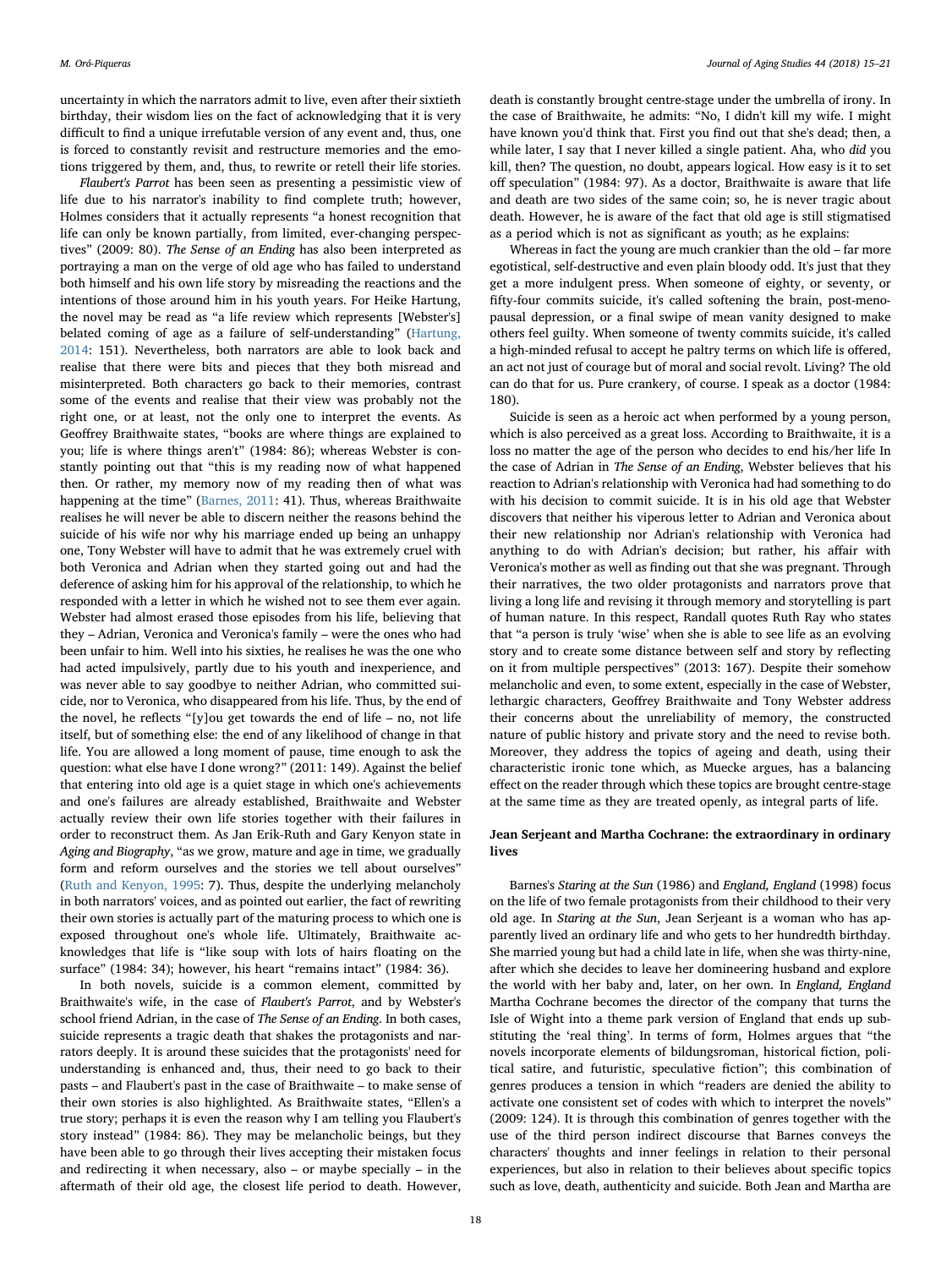presented as quite inquisitive persons from an early age. Jean's childhood is marked by the war, a time in which she lived with her mother, her uncle Leslie and a pilot who stayed with them for a while, Sergeant-Pilot Thomas Prosser, also known as Sun-Up Prosser. Jean grows up between the indifference of her mother, the tricks her uncle teaches her and Sun-Up Prosser talking about the only beauty he knows about, which is the fact of seeing the sun rise twice on a same day from his aeroplane. In the case of Martha Cochrane, she is presented as a very clever girl whose father left for good while playing on a puzzle of England, taking Nottinghamshire with him. In her late thirties, Martha starts working for Pitman House in a massive project in order to turn the Isle of Wight into a version of England. The project is successful to the point that the British prefer the imitation to the real one. However, Martha comes to the conclusion that building a version of authenticity and selling it to "the market-driven animal" (1998: 184) that human beings had become didn't have much sense either and, in the aftermath of her old age, she decides to go back to old England, neglected and in decline at the time, and have a quiet life. Mathew Pateman refers to England, England in the following terms: "[a]s with Staring at the Sun, the main character is a woman looking back on her life. Not only that, Martha looks back and asks pretty much the same questions as Jean and arrives at pretty much the same sort of answers" (2002: 74). For Jean Serjeant "the serious questions always remained unanswered" (1986: 107). According to Pateman, Jean looks for some "narrative logic" ([Paterman, 2002](#page-6-5): 39), even at the end of her life when she admits that she just wanted a film "to run out properly, correctly, in accordance with its own logic" (2002: 94). By her part, Martha Cochrane became aware of the unreliability of memory from a very young age when she realised that "there is always a memory just behind your first memory and you can't quite get at it" (1998: 3). However, it is in their old age when their memory is less reliable, since, as in the case of Geoffrey Braithwaite and Tony Webster, the accumulation of years and experiences as well as the emotions associated to each memory has a modifying effect on them. Whereas Jean considers she has "too many memories" to rely on them anymore due to her hundred years of life (1986: 140), Martha believes that "the operation of memory was becoming more random; she had noticed that" (1998: 242). However, it is precisely their old age that helps them appreciate the in-betweenness of life; in other words, the fact that absolute binaries can barely define the life course.

Merritt Moseley has described Staring at the Sun as a novel that "is not just about being ordinary, but about the extraordinary that lies beneath or beyond the ordinary, about the transfiguration of the mundane about "ordinary miracles" (1997: 101). Following this line of reasoning, England, England can be considered to deal with how the ordinary is downgraded and the extraordinary is turned into a consumerist interest by Sir Jack Pitman and his enterprise by designing and re-building the Isle of Wight to offer tourists England's biggest sightseeing and most important historical episodes and characters available in a concise time and space. As it is advertised, "[i]n our time-strapped age, surely it makes sense to be able to visit Stonehenge and Anne Hathaway's Cottage in the same morning, take in a 'ploughman's lunch atop the White Cliffs of Dover', before passing a leisurely afternoon at the Harrods emporium inside the Tower of London" (1998: 180). Whereas Jean tries to make the most of her life once divorced by visiting the seven wonders of the world through which she combats a sense of having been enclosed in a sterile relationship for a long time, Martha is temporarily soothed by the love they share with Paul, one of his work colleagues, with whom they develop an intimacy unfamiliar to both of them. As it is described in the novel, "[Martha] smiled at him. Maybe things could be simple again. In any case, she was grateful to him for taking the risk. She stayed with him, watching, attending, following, leading, approving. She was careful, she was honest; so was he" (1998: 89). However, specifically in the case of Martha, neither the Project nor her relationship with Paul seemed to provide her with the ingredients she needed to achieve happiness. As the narrator explains,

"[s]he made the Project work, even though she didn't believe in it; then, at the end of the day, she returned home with Paul to something she believed in, or wanted and tried to believe in, yet didn't seem able to make work at all. She was there, alone, without defences, without distancing, irony, cynicism, she was there, alone, in simple contact, yearning, anxious, seeking happiness as best she could. Why did it not come?" (1998: 193). Martha finally accepts the fact that this is the way things are and establishes herself in old England, on her own, in order to lead a simple life with which she feels content enough. In the same way as Barnes, Jean Serjeant and the male protagonists in Flaubert's Parrot ant The Sense of an Ending, she is an atheist at heart. However, she goes to church and sits through the sermon stoically, she helps in the neighbours' activities and has a quiet life, no less fulfilling that her previous life as the CEO that turned to be one of the most important companies in the U.K. As the narrator in the novel states, "[a]nd eventually she herself fitted into the village, because she herself no longer itched with her own private questions. She no longer debated whether or not life was a triviality, and what the consequences might be if it were. Nor did she know whether the stillness she had attained was proof of maturity or weariness" (1998: 257). Peter Childs analyses Staring at the Sun as a novel in which it is implied "that human beings have to stare courageously at the fact of a godless universe: stoically face life as chaotic, but beautiful and marvellous and death as final, without the consolations offered by religion" (2011: 60). In the novels, both female protagonists do so with courage by taking their own decisions and choosing their own paths within the possibilities they have, as it is proved by the fact that they reach their very old age living on their own, in the communities they have chosen for themselves and accepting the senselessness and, at the same time, the beauty of life. This double meaning of life is also present through the main metaphor in Staring at the Sun represented by Sergeant Pilot Sun-Up Prosser and his trick with the aeroplane to see the sun rise twice – it is dangerous and threatening, but beautiful at the same time; in other words, something ordinary made extraordinary.

Old age and death are indeed present in the last part of the novels, corresponding to the last life stage of the protagonists; however, death is underlying Jean Serjeant's life story since her childhood, whereas the death of authenticity and simplicity is also present in England, England. Jean Serjeant's childhood is marked by the Second World War, very much related to death, as well as by the appearance of Sun-Up Prosser in their lives, the pilot who plays with death any time he flies and who commits suicide in one of his ascensions to see the sun rise twice. Death becomes very much present again when Jean's son Gregory grows up and becomes obsessed with finding out the existence of a higher being and the meaning and purpose of life. Jean actually realises of the personality of her son when he was just a teenager: "studious, melancholy, methodical Gregory did the worrying for her" (1986: 94) and, not later, she becomes aware that there is actually nothing that keeps Gregory grounded and stable, highlighted by the fact that he moves from one job to another without having a special interest in anything he does. When Jean is about to get to her hundredth birthday, set in 2021, and is actually starting to look at death as getting closer – her son Gregory spends hours, days and weeks with the "General Purposes Computer" (1986: 144), trying to get simple answers from this high intelligent computer that the government put at the disposal of the population. However, Gregory does not seem to find clear answers to his long life concerns. He finally decides to make the questions to his mother and Jean has clear and straightforward answers; with the following questions: "Is death absolute? […] Is religion nonsense? […] Is suicide permissible" (1986: 185). And Gregory reflects: "He thought of all the hours he'd wasted with the Memory Man, a machine constructed out of the best parts of several thousand human brains, and how he'd got much clearer answers from his mother's ageing mind. Yes, dear. Yes, dear. No, dear. Spoken from a hundred years of life; spoken from the edge of the grave" (1986: 186). The narrative voice is particularly ironic when referring to Gregory, since it highlights his existential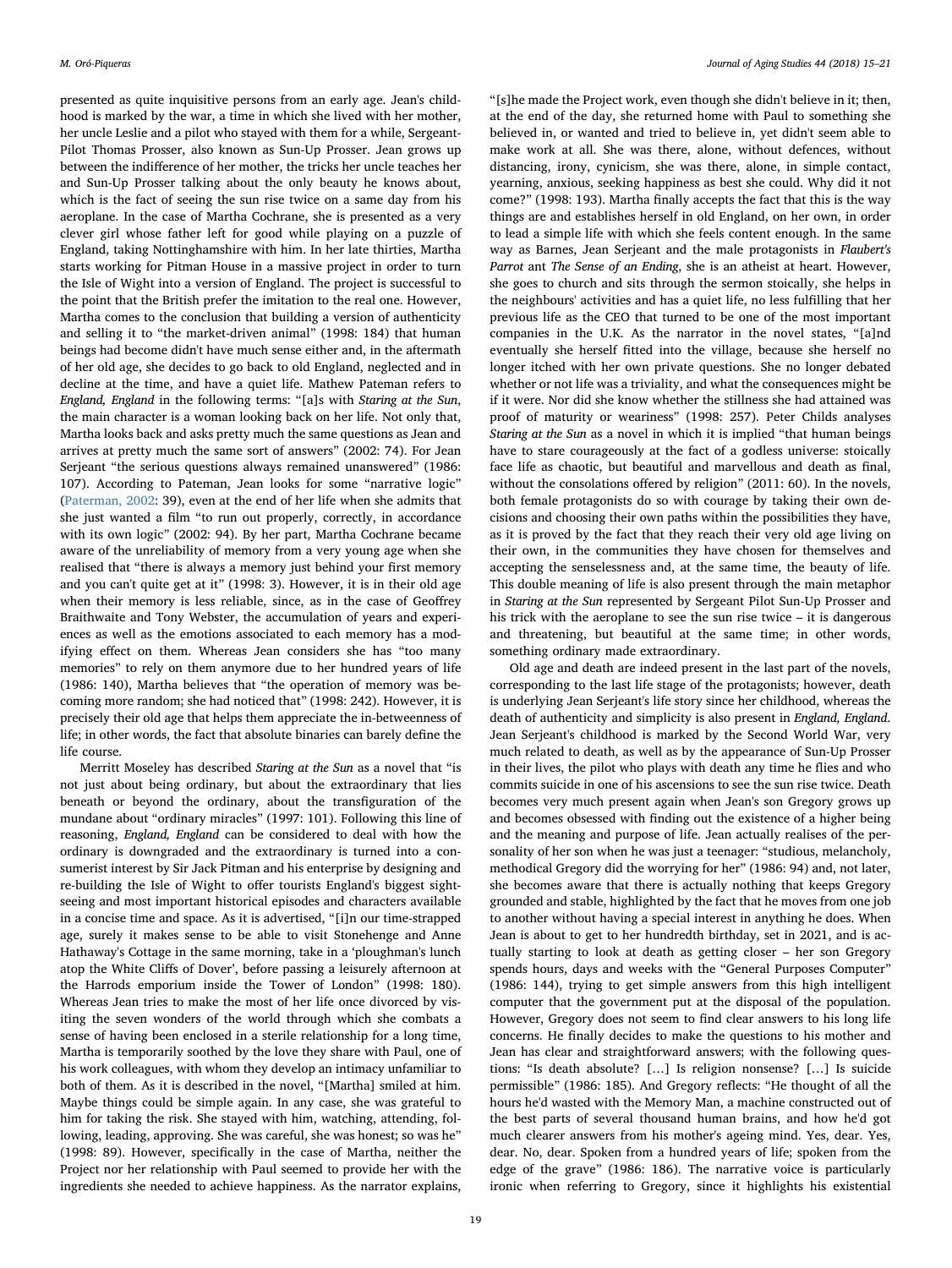concerns as well as his obsession with death is not that far away from that of any human being. In the case of Jean, the simplicity of her mindset and discourse humorously represents to what extent advanced societies – such as the one represented in the novel – are moving away from the close relationship between life and death.

For Jean and within the novel, courage has to do with looking directly at one's own fears; thus, one could argue that the novel is filled with courage in front of death since, as Jean states it "was impossible to look at either death or the sun without blinking" (1986: 155). This is the case of Pilot Sun-Up Prosser, very much touched by his experience in the war, the case of Uncle Leslie who has to face cancer and death in his old age, and finally the case of Jane Serjeant who dies at the end of the novel while she and Gregory are watching the sunset and the sun actually sets twice, reminiscing of Pilot Sun-Up Prosser's trick. In the case of England, England, death is understood as the death of simplicity and the rise of simulacra in front of a world increasingly ruled by the illusion of power, fame and happiness achieved through consumerism. Vanessa Guignery defines the novel as a "satirical public story of Sir Jack's megalomaniac venture against the private story of Martha's development from teenager to elderly lady" (2006: 104). The novel already starts with Martha questioning the reliability of her own memory but, it is precisely through distorted memory, a lack of knowledge and a narrowly understood patriotism that Jack Pitman turns the Isle of Wight into a successful imitation of old England, provoking the falling down of the real England. Thus, the same British citizens choose the imitation led by Jack Pitman and a number of intelligent collaborators he is cunning enough to recruit over the authentic one. As it is explained in the novel, "Once there was only the world, directly lived. Now there is the representation […]. It is not a substitute for that plain and primitive world, but an enhancement, an enrichment, an ironisation and summation of that world" (1998: 55). In the same way as in [Aldous Huxley's](#page-6-24) [Brave New World](#page-6-24) (1932), in this re-designed England, death does not exist either, since, anything and anybody can be substituted when not serving their specific function or role. Thus, just as Jean in Staring at the Sun, Martha ends up living an ordinary life that turns to be more extraordinary than the one in the perfect imitation of the island.

In Staring at the Sun and England, England references to the ageing of the main characters are prominent in the last part of the novels. In terms of their physical ageing, none of them cares to look at herself in the mirror anymore; whereas Jean avoids it completely, Martha only gets back to the mirror when one of the neighbours in her community tells her she looks like an old maid. As Jean explains, "You grow old first not in your own eyes" (1986: 139), implying to what extent the loaded cultural meanings attached to the biological ageing of the body do not match with the person inside, as Mike Hepworth and Mike Featherstone have argued extensively ([1990\)](#page-6-25). In the case of Jean, she actually starts having new experiences in her old age. Apart from the travelling she had started in her mid-fifties, she has her first lesbian relationship in his sixties and actually starts smoking in her eighties. In the case of England, England, Martha does stick to the myth surrounding old maids when she moves to Old England: "What did old maids do? They were solitary, yet took part in village affairs; they had good manners, and appeared unaware of the entire history of sexuality; they had, sometimes, their own story, their own lived life, whose disappointments they were reluctant to divulge; they went for healthy walks in all weathers, knew about mustard baths, and brought nettle soup to invalids; they kept small souvenirs whose poignancy evaded the comprehension of outsiders; they read the newspaper" (1998: 259). After a long life, Martha resources to the extraordinary little pleasures of ordinary life, as so does Jean Serjeant, when the narrator explains that "Jean enjoyed sitting in the sun" (1986: 140). However, Barnes himself has stated that the reading of his novels is never a straightforward one, since he intends to present questions without answers ([Guignery 2006](#page-6-19): 59). In this respect, Guignery defines England, England as having an "opaque" and "ambiguous" conclusion (2006: 113), a statement that can easily be applied to the four novels discussed here.

#### Conclusion

The four older characters who are the protagonists of Flaubert's Parrot, Staring at the Sun, England, England and The Sense of an Ending present their life stories as a continuum that links youth, middle age and old age; thus, conforming to the idea of a continuous and interrelated life course rather than as life understood as differentiated stages, with old age as a stage characterised by loss and decay ([Cruickshank, 2002; Woodward, 1991\)](#page-6-26). On the contrary, the four characters in Barnes's novels come to appreciate the in-betweenness of their present moment, as expressed by Braithwaite in Flaubert's Parrot, precisely thanks to their lived experiences as well as them reflecting on their past, despite acknowledging the impossibility of trusting either personal memory or public history completely. In this respect, Margaret Gullette refers to identity as being "a story of aging" and adds that "most of us recognise that our identities have changed over time" ([Gullette, 2004](#page-6-27): 122–123). Thus, Barnes's protagonists keep on rewriting and re-defining their identities through their storytelling and, as Barnes states in relation to The Lemon Table ([Barnes, 2004](#page-6-28)), the view from old age is not always a view from serenity ([Smith, 2004](#page-6-29): 2), but rather one in which emotions such as anger and frustration, or curiosity and desire are also present. Through the voices and views from his older characters in these four novels published from 1984 to 2011, Barnes presents ageing as a "totalizing experience" [\(Gilleard & Higgs, 2000:](#page-6-30)1); in other words, an experience in which the essence of a human being together with the stories and experiences that accompany him/her as well as the vigorous and contradictory effect of one's emotions are a source of richness and also of complexity. In this respect, Barnes's views on ageing, old age and death as complex experiences that must be devoid of narrowing clichés is reinforced throughout his fictional writing. In Nothing to Be Frightened Of, Barnes refers to an episode in which he finds out that his GP is actually writing a book on death too, not so much from a scientifically objectifiable perspective but from the limited vision from which old age and death seemed to be viewed nowadays: "Like me, she is a non-believer; like Sherwin Nuland, she is appalled at the over-medicalization of dying, at how technology has shunted out wise thoughtfulness, so that death is viewed as shameful failure by patient as well as doctor" (2009: 188). However, Barnes explains that his GP "sees life as a narrative" (2009: 188), an argument with which he does not completely agree in the sense that he refuses to see a life as having a "progression towards a meaningful conclusion" (2009: 190). In the four novels considered here, neither the idea of death as a failure nor the idea of death as a final meaningful conclusion are present. Rather, the characters reinforce the idea that death is the only certainty that one can have; the path from birth to death is a sometimes stony one, sometimes a pleasurable one in which one's story has to be constantly remade and reconfigured. As Jean Serjeant from Staring at the Sun states, "how do you tell a good life from a bad life?" (1986: 139).

As it is present in all the novels considered here as well as in his memoir, Julian Barnes approaches the topic of death from an ironic and humorous point of view in order to invite discussion and avoid both, an overly dramatic view of it and a superficial one, as Muecke theorises in relation to the use of irony in literature. In Nothing to Be Frightened Of, Barnes explains that in order to overcome one's fear, one has to face it and talk about it; thus, he had imagined his own death in the following terms: "in my fantasizing, I used to turn on a medical diagnosis which left me enough time and enough lucidity in which to unite that last book – the one which would contain all my thoughts about death. […] I had the first line planned and noted many years ago: 'Let's get this death thing straight'" (2009: 100). At the end of the day, as Barnes states, "[d] eath is a multiple-choice not would you rather, and prodigally democratic in its options" (2009: 122); a piece of information that all the characters acknowledge in their own particular way. It is precisely in this sense that the four older characters achieve some kind of wisdom since, as Barnes states, "[i]t is not just pit-gazing that is hard work, it is life-gazing; it is difficult for us to contemplate the possibility, let alone